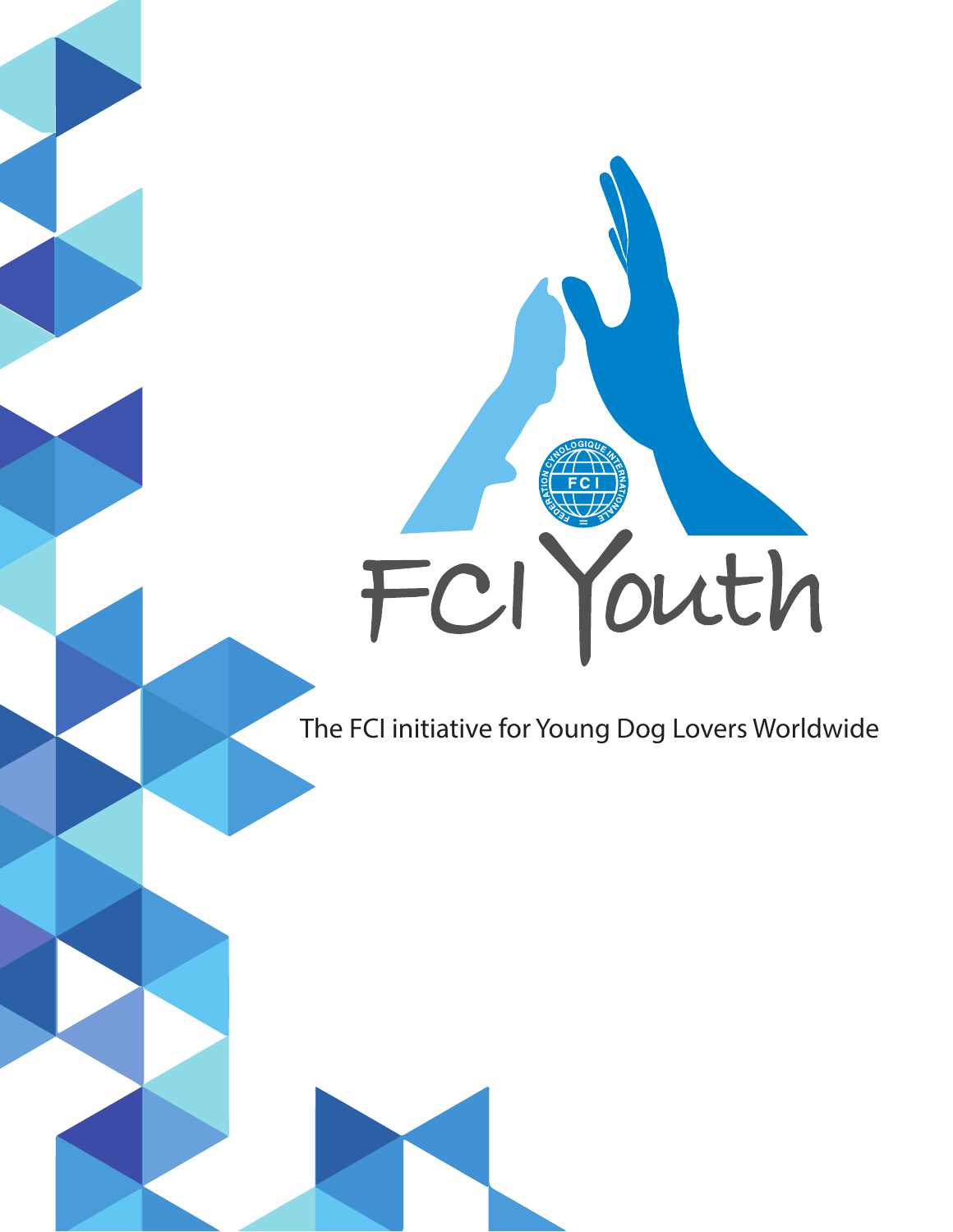

### FOUNDING MEMBERS

*Seven young leaders from all over the World have come forward and together organise and realise a crucial element of the FCI Plan for the Future one of the most innovative, interactive and proactive initiative of the FCI in years; The FCI Youth.* 

*Europe Section*

- *Catarina Molinari - Portugal*
- *Birgit Bischo - Germany*
- *Anna M äkinen - Finland*
- *Daiva Kvedariene - Lithuania*

*Americas & the Caribbean Section*

- *Miguel Casellas-Gil - Puerto Rico*
- *Gerardo Bernard - Mexico*

Asia & the Pacific Section

*Jed Chua - Philippines* 

*FCI monitors*

- *Mr. Gerard Jipping– Vice President (Chairman of the meeting)*
- *Mrs. Marie Luna Duran – FCI Marketing and Public Relations*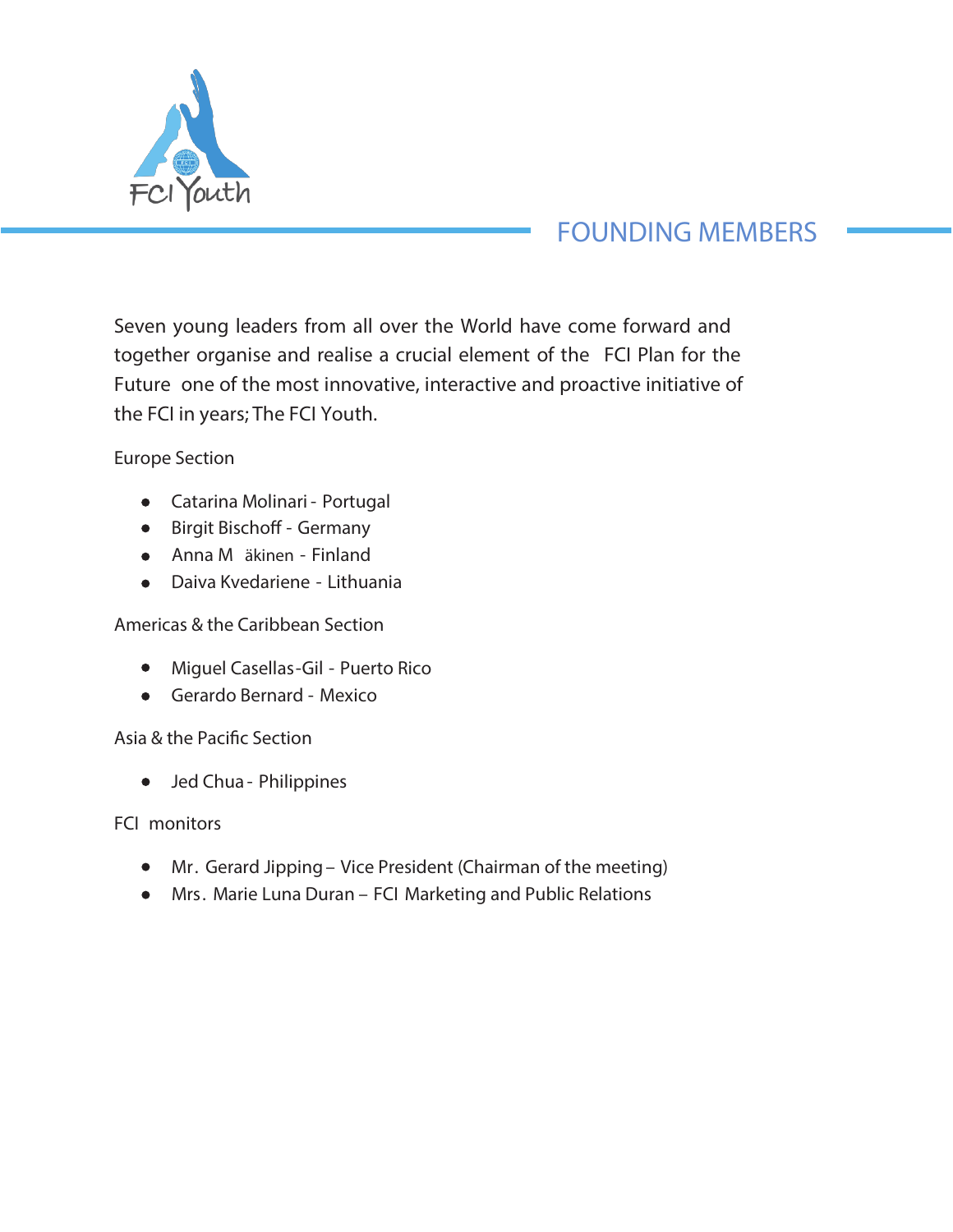

THE SLOGAN

# *For young dog lovers worldwide*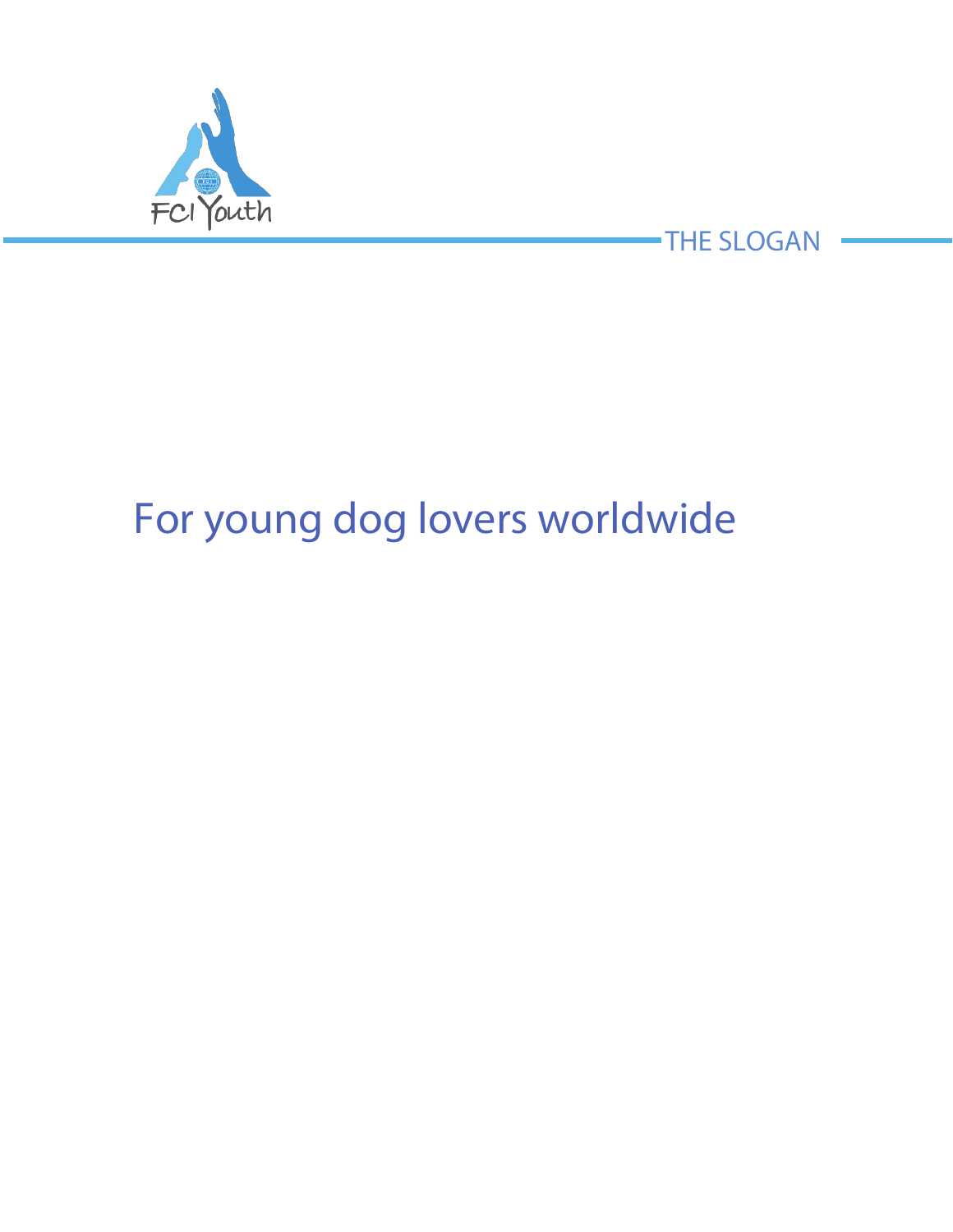

### MISSION

## *To develop and lead the FCI initiatives toward the youth community and become a reliable source of reference for all (young ) dog lovers worldwide .*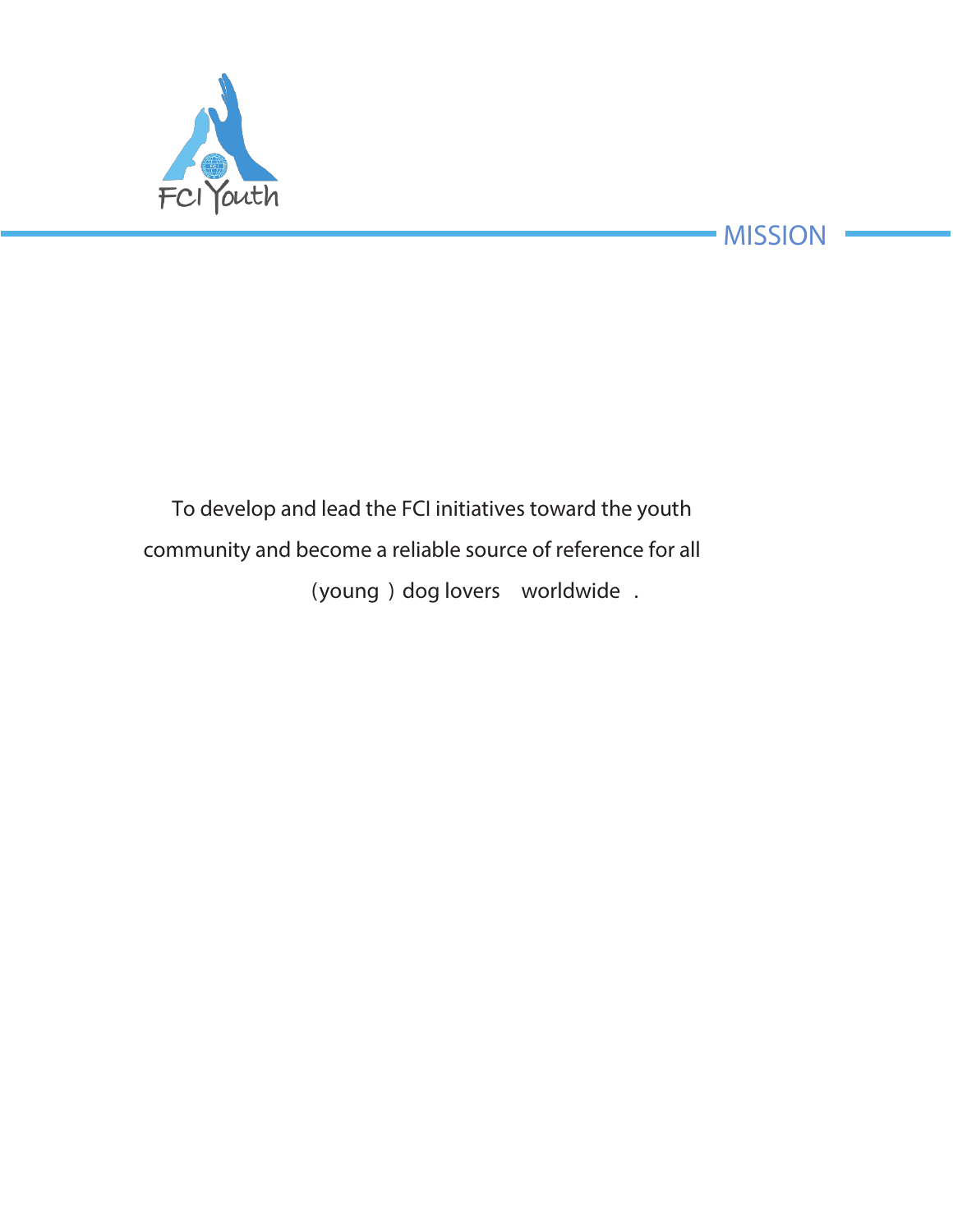



*Perpetuate and support the bond between young people and dogs, by encouraging a sustainable commitment to the cynological activity around the World, through a local and global approach.*